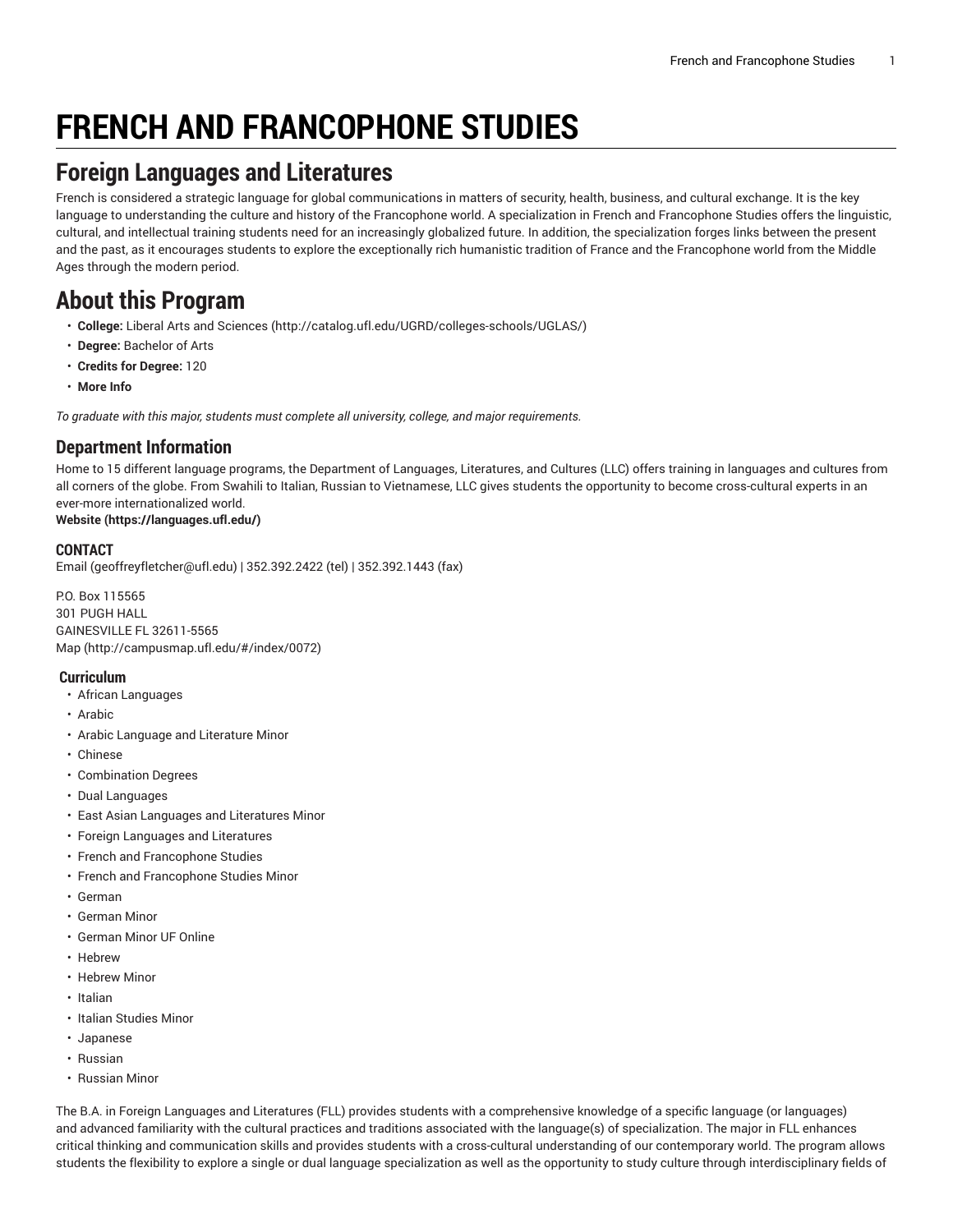critical concentration, such as Comparative Cultural Studies, Film and Visual Culture, Intensive Area Studies, Literary Studies, and Medieval and Early Modern Studies. A major in FLL offers an excellent basis for a variety of careers, including graduate study in an area of foreign language and culture and/or in the humanities and social sciences, as well as careers in education, international development, diplomacy and government, national security, communications, law, journalism, arts and culture, publishing, and global business. Participation in UF study-abroad programs or a UF approved program is highly encouraged.

A French and Francophone studies specialization of the Foreign Languages and Literatures major provides students with a strong command of the French language and an understanding of the cultures of the Francophone world. The specialization gives a foundation in the French Language, including speaking, reading, writing, and listening. Our emphasis on communicative approaches and linguistic and cultural competencies trains our students to compete in an increasingly globalized workforce. In addition, the major develops skills in critical thinking and research through indepth study of the exceptionally rich humanistic tradition of France and the Francophone world throughout history. The program allows each student the flexibility to explore a variety of disciplines within the specialization and to design an individual course of study to reflect a particular interest in linguistics, literatures, cinema, cultural production, or other fields.

The specialization offers an excellent base for diverse careers including diplomacy, international relations, journalism, translation, education, global health, banking, and business. Many of our students choose to combine the French and Francophone specialization with another field of study, including majors in physical sciences and engineering.

### **Coursework for the Major**

The French and Francophone studies specialization in Foreign Languages and Literatures consists of preparatory language study at the lower division (1000 and 2000 level), and 33 hours of advanced language, theory, and culture study in the upper division (3000 level and above).

*All coursework for the major must be completed with minimum grades of C.*

#### **Required Foundation Coursework | 18 Credits**

| <b>Total Credits</b> |                           | 18             |
|----------------------|---------------------------|----------------|
| <b>FRE 2221</b>      | Intermediate French 2     |                |
| <b>FRE 2220</b>      | Intermediate French 1     |                |
| <b>FRE 1131</b>      | <b>Beginning French 2</b> | 5              |
| FRE 1130             | Beginning French 1        | 5              |
| Code                 | Title                     | <b>Credits</b> |
|                      |                           |                |

#### **Required Core Coursework | 33 Credits**

| Code                                 | <b>Title</b>                                   | <b>Credits</b> |
|--------------------------------------|------------------------------------------------|----------------|
| <b>Advanced Language and Culture</b> |                                                |                |
| <b>FRE 3300</b>                      | <b>Grammar and Composition</b>                 | 3              |
| FRE 3320                             | <b>Composition and Stylistics</b>              | 3              |
| <b>Advanced Coursework</b>           |                                                |                |
| Culture                              |                                                |                |
| Select one:                          |                                                | 3              |
| <b>FRE 3500</b>                      | France through the Ages                        |                |
| <b>FRE 3502</b>                      | <b>Francophone Cultures</b>                    |                |
| <b>FRE 3564</b>                      | <b>Contemporary French Culture</b>             |                |
| Literature                           |                                                |                |
| FRW 3100                             | Introduction to French Literature 1            | 3              |
| or FRW 3101                          | Introduction to French Literature 2            |                |
| <b>Linguistics</b>                   |                                                |                |
| Select one:                          |                                                | 3              |
| <b>FRE 4780</b>                      | Introduction to French Phonetics and Phonology |                |
| <b>FRE 4822</b>                      | Sociolinguistics of French                     |                |
| <b>FRE 4850</b>                      | Introduction to the Structure of French        |                |
| <b>FRE 4501</b>                      | The French Language in the Americas            |                |
| <b>Senior Seminar</b>                |                                                |                |
| <b>FRW 4932</b>                      | Senior Seminar in French Literature            | 3              |
| 4000-level Electives                 |                                                |                |
| Select 6 credits:                    |                                                | 6              |
| <b>FRE 4501</b>                      | The French Language in the Americas            |                |
| <b>FRE 4780</b>                      | Introduction to French Phonetics and Phonology |                |
| <b>FRE 4822</b>                      | Sociolinguistics of French                     |                |
| <b>FRE 4850</b>                      | Introduction to the Structure of French        |                |
| <b>FRE 4905</b>                      | <b>Individual Work</b>                         |                |
| <b>FRE 4906</b>                      | <b>Honors Thesis</b>                           |                |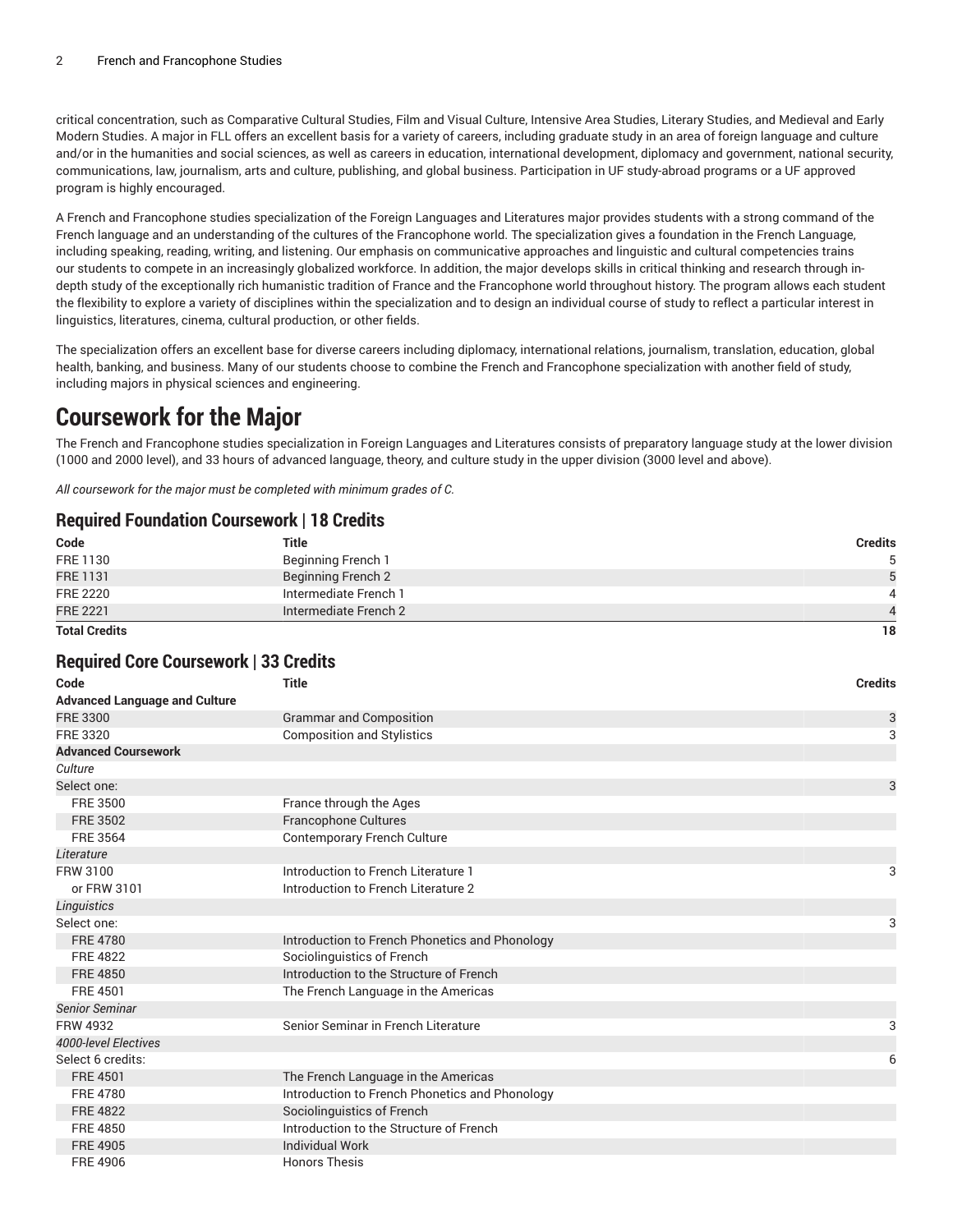| FRE 4930                      | <b>Revolving Topics in French Studies</b>                                                                                         |   |
|-------------------------------|-----------------------------------------------------------------------------------------------------------------------------------|---|
| <b>FRT 4523</b>               | European Identities, European Cinemas                                                                                             |   |
| <b>FRW 4212</b>               | Readings in 17th Century French Prose                                                                                             |   |
| FRW 4273                      | Readings in 18th Century French Literature                                                                                        |   |
| <b>FRW 4281</b>               | Readings in the 20th Century French Novel                                                                                         |   |
| <b>FRW 4324</b>               | Readings in 20th Century French Theatre                                                                                           |   |
| <b>FRW 4391</b>               | Concepts of French Cinema                                                                                                         |   |
| <b>FRW 4532</b>               | Survey of French Romantic Literature                                                                                              |   |
| <b>FRW 4552</b>               | Introduction to Realism and Naturalism                                                                                            |   |
| <b>FRW 4762</b>               | Readings in Francophone Literatures and Cultures (excluding the Caribbean and Sub-Saharan<br>Africa)                              |   |
| <b>FRW 4770</b>               | African and Caribbean Literatures                                                                                                 |   |
| <b>Critical Concentration</b> |                                                                                                                                   |   |
|                               | Select 9 credits from one of the following concentrations (although courses may appear in more than one group they may be counted | q |

Select 9 credits from one of the following concentrations (although courses may appear in more than one group they may be counted toward only one group):

Intensive Area Studies: French and Francophone Studies (recommended for those planning to pursue careers requiring advanced level skills in French or graduate work in French and Francophone studies)

Comparative Cultural Studies

Film and Visual Culture

Literary Studies

Medieval and Early Modern Studies

**Total Credits 33**

#### **Overseas Studies**

Students specializing in French and Francophone studies are encouraged to study abroad for a summer or a semester. Students regularly participate in UF Programs in Paris or UF-approved study-abroad programs in other regions of France or in the Francophone world. Students also can consider the opportunities offered with UF's reciprocal exchange agreements with Rennes II and Sciences Po. Students in approved overseas study programs can earn up to 15 credits beyond the 120 credits required for graduation. Refer to UF International Center information and contact a department advisor. [More](https://internationalcenter.ufl.edu/study-abroad/) Info [\(https://internationalcenter.ufl.edu/study-abroad/\)](https://internationalcenter.ufl.edu/study-abroad/)

### **Placement**

Students with previous training should speak with the department before registering.

- Students with previous study or experience in French should enroll in FRE 1134 or use standardized French examination scores (AICE, AP, CLEP or IB) to determine their appropriate placement in a higher-level course. Such students cannot enroll in FRE 1130 or FRE 1131.
- Any student who has lived in a French-speaking country for more than a year or who is francophone must consult a department advisor before enrolling in any FRE course.

### **Research**

Students with an upper-division GPA of 3.5 are encouraged to write a thesis for high or highest honors at graduation. Students planning to specialize in French and Francophone studies should see a department advisor before registering.

#### **Critical Tracking**

Critical Tracking records each student's progress in courses that are required for entry to each major. Please note the critical-tracking requirements below on a per-semester basis.

#### For degree requirements outside of the major, refer to CLAS Degree Requirements: Structure of a CLAS Degree.

Equivalent critical-tracking courses as determined by the State of Florida Common Course [Prerequisites](http://www.flvc.org/cpp/displayRecord.jsp?cip=160901&track=01) ([http://www.flvc.org/cpp/displayRecord.jsp?](http://www.flvc.org/cpp/displayRecord.jsp?cip=160901&track=01) [cip=160901&track=01\)](http://www.flvc.org/cpp/displayRecord.jsp?cip=160901&track=01) may be used for transfer students.

# **SEMESTER 1**

• 2.0 UF GPA required

# **SEMESTER 2**

- Complete FRE 1130 or a higher-level French language course with a minimum grade of C
- 2.5 critical-tracking GPA
- 2.0 UF GPA required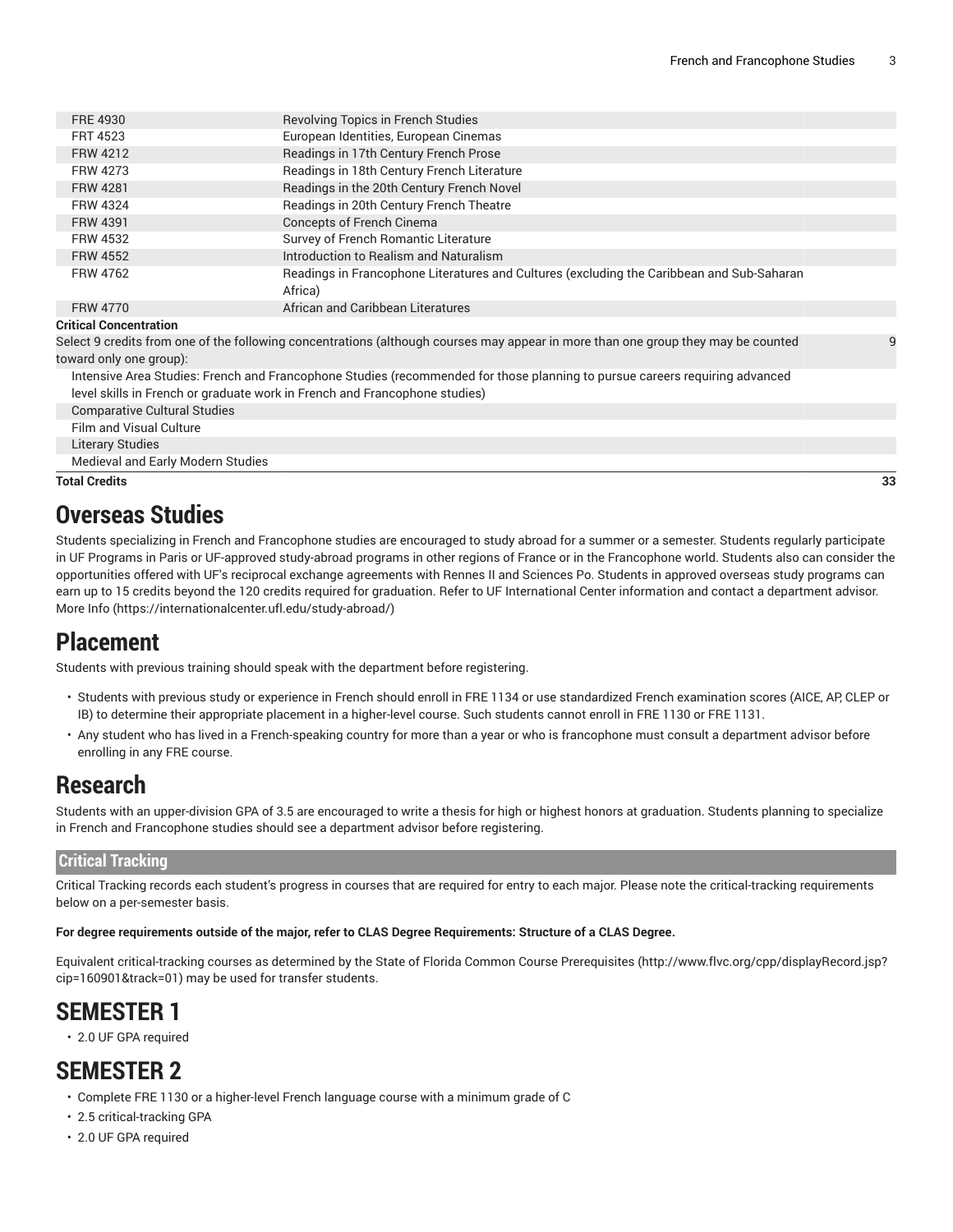# **SEMESTER 3**

- Complete FRE 1131 or FRE 1134 or a higher-level French language with a minimum grade of C
- 2.5 critical-tracking GPA
- 2.0 UF GPA required

# **SEMESTER 4**

- Complete FRE 2220 or a higher-level French language course with a minimum grade of C
- 2.5 critical-tracking GPA
- 2.0 UF GPA required

# **SEMESTER 5**

- Complete FRE 2221 with a minimum grade of C
- 2.5 critical-tracking GPA
- 2.0 UF GPA required

# **SEMESTER 6**

- Complete FRE 3300
- Complete 1 Critical Concentration course
- Complete 1 Culture elective such as FRE 3500 or FRE 3502 or FRE 3564
- Complete 1 Literature elective: FRW 3100 or FRW 3101
- 2.0 UF GPA required

#### **SEMESTER 7**

- Complete FRE 3320
- Complete 2 Critical Concentration courses
- 2.0 UF GPA required

### **SEMESTER 8**

- Complete 1 Linguistics elective: FRE 4501 or FRE 4780 or FRE 4850 or FRE 4822
- Complete 2 4000-level electives
- Complete FRW 4932
- 2.0 UF GPA Required

#### **Model Semester Plan**

Students are expected to complete the writing requirement while in the process of taking the courses below. Students are also expected to complete the general education international (GE-N) and diversity (GE-D) requirements concurrently with another general education requirement (typically, GE-C, H, or S). 3000 level or above critical concentration courses outside of French may count toward the 3000 level or above electives outside of the major.

Beginning language is best started semester 1 and absolutely no later than semester 3, but study abroad or accredited intensive summer courses can be used to fall in with an ideal semester progression.

To remain on track, students must complete the appropriate critical-tracking courses, which appear in bold. These courses must be completed by the terms as listed above in the Critical Tracking criteria.

This semester plan represents an example progression through the major. Actual courses and course order may be different depending on the student's *academic record and scheduling availability of courses. Prerequisites still apply.*

| <b>Course</b>       | Title                                                                                                                      | <b>Credits</b> |
|---------------------|----------------------------------------------------------------------------------------------------------------------------|----------------|
| <b>Semester One</b> |                                                                                                                            |                |
| Select one:         |                                                                                                                            |                |
| FRE 1130            | Beginning French 1 (Critical Tracking)                                                                                     |                |
| FRE 1134            | Accelerated French Review (Critical Tracking)                                                                              |                |
|                     | State Core Gen Ed Biological or Physical Sciences (http://catalog.ufl.edu/UGRD/academic-programs/general-education/        |                |
| #genedcoursestext)  |                                                                                                                            |                |
|                     | State Core Gen Ed Composition (http://catalog.ufl.edu/UGRD/academic-programs/general-education/#genedcoursestext); Writing | 3              |
| Requirement         |                                                                                                                            |                |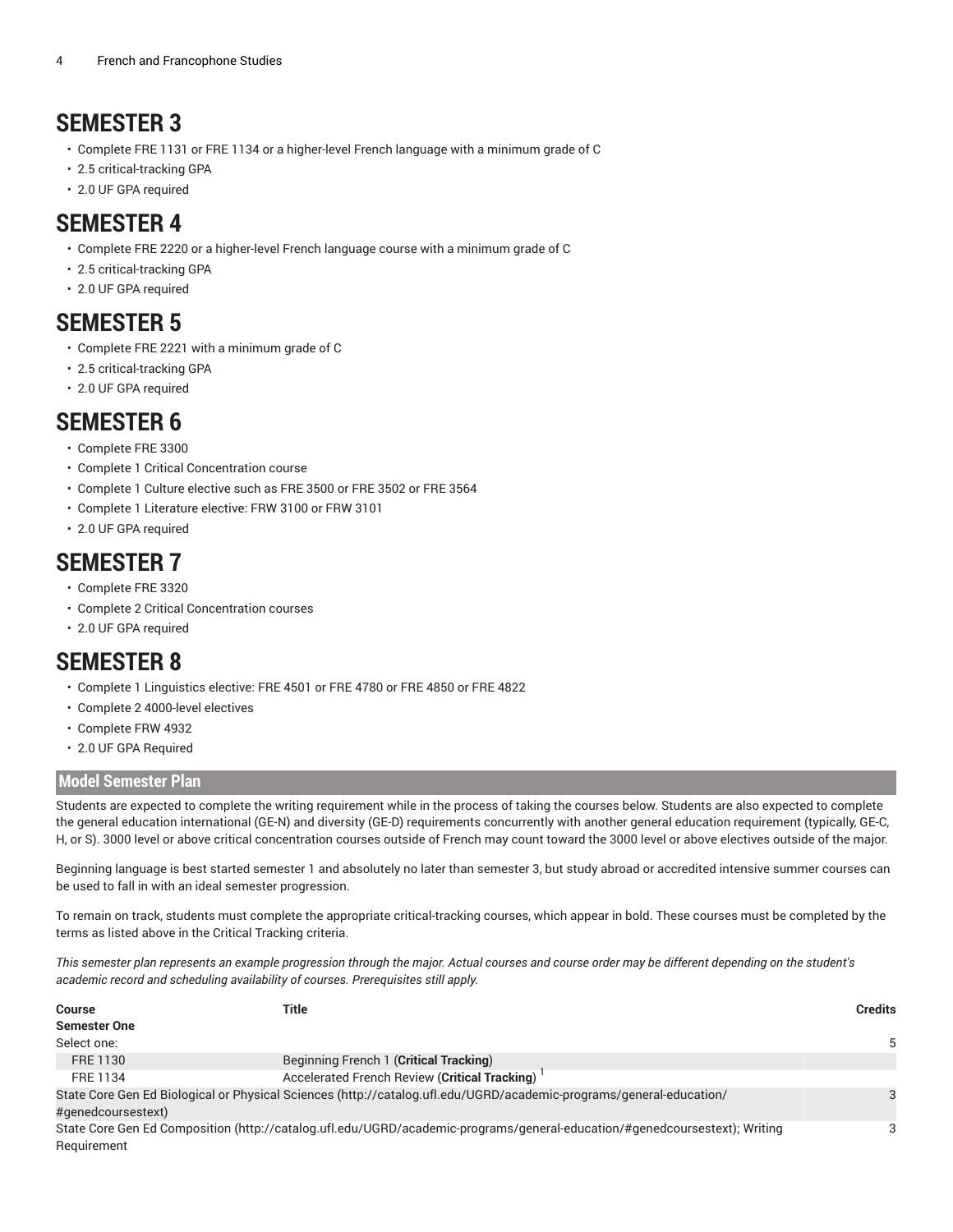3

State Core Gen Ed Social and [Behavioral](http://catalog.ufl.edu/UGRD/academic-programs/general-education/#genedcoursestext) Sciences ([http://catalog.ufl.edu/UGRD/academic-programs/general-education/](http://catalog.ufl.edu/UGRD/academic-programs/general-education/#genedcoursestext) [#genedcoursestext](http://catalog.ufl.edu/UGRD/academic-programs/general-education/#genedcoursestext))

| #geneucoursestext)                                          |                                                                                                                   |                                |
|-------------------------------------------------------------|-------------------------------------------------------------------------------------------------------------------|--------------------------------|
| <b>Semester Two</b>                                         | <b>Credits</b>                                                                                                    | 14                             |
| Select one:                                                 |                                                                                                                   | 5                              |
| FRE 1131                                                    |                                                                                                                   |                                |
| <b>FRE 1134</b>                                             | Beginning French 2 (Critical Tracking)<br>Accelerated French Review (Critical Tracking)                           |                                |
|                                                             |                                                                                                                   |                                |
| Quest 1 (Gen Ed Humanities)                                 |                                                                                                                   | 3<br>$\ensuremath{\mathsf{1}}$ |
| Science laboratory (Gen Ed Biological or Physical Sciences) |                                                                                                                   |                                |
|                                                             | State Core Gen Ed Mathematics (http://catalog.ufl.edu/UGRD/academic-programs/general-education/#genedcoursestext) | 3                              |
| <b>Gen Ed Physical Sciences</b>                             |                                                                                                                   | 3<br>$\overline{15}$           |
| <b>Semester Three</b>                                       | <b>Credits</b>                                                                                                    |                                |
| <b>FRE 2220</b>                                             | Intermediate French 1 (Critical Tracking)                                                                         | $\overline{\mathcal{A}}$       |
| <b>Gen Ed Mathematics</b>                                   |                                                                                                                   | 3                              |
|                                                             | Gen Ed Biological or Physical Sciences (area not taken in semester one) <sup>2</sup>                              | 3                              |
| Gen Ed Social and Behavioral Sciences                       |                                                                                                                   | 3                              |
| Elective                                                    |                                                                                                                   | 3                              |
|                                                             | <b>Credits</b>                                                                                                    | 16                             |
| <b>Semester Four</b>                                        |                                                                                                                   |                                |
| <b>FRE 2221</b>                                             | Intermediate French 2 (Critical Tracking)                                                                         |                                |
|                                                             | State Core Gen Ed Humanities (http://catalog.ufl.edu/UGRD/academic-programs/general-education/#genedcoursestext)  | $\overline{\mathcal{L}}$<br>3  |
|                                                             |                                                                                                                   |                                |
| Gen Ed Social and Behavioral Sciences and Diversity         |                                                                                                                   | 3<br>3                         |
| Elective (3000 level or above, not in major)                |                                                                                                                   |                                |
| Elective                                                    |                                                                                                                   | 3                              |
|                                                             | <b>Credits</b>                                                                                                    | 16                             |
| <b>Semester Five</b>                                        |                                                                                                                   |                                |
| <b>FRE 3300</b>                                             | Grammar and Composition (Critical Tracking)                                                                       | 3                              |
| Select one literature elective:                             |                                                                                                                   | 3                              |
| <b>FRW 3100</b>                                             | Introduction to French Literature 1 (Gen Ed Humanities and International; Critical Tracking)                      |                                |
| FRW 3101                                                    | Introduction to French Literature 2 (Gen Ed Humanities and International; Critical Tracking)                      |                                |
| <b>Gen Ed Biological Sciences</b>                           |                                                                                                                   | 3                              |
| Gen Ed Composition; Writing Requirement                     |                                                                                                                   | 3                              |
| <b>FRE 3780L</b>                                            | Corrective Phonetics (recommended elective)                                                                       | 3                              |
|                                                             | <b>Credits</b>                                                                                                    | $\overline{15}$                |
| <b>Semester Six</b>                                         |                                                                                                                   |                                |
| <b>FRE 3320</b>                                             | Composition and Stylistics (Critical Tracking)                                                                    | 3                              |
| Select one culture elective:                                |                                                                                                                   | 3                              |
| <b>FRE 3500</b>                                             | France through the Ages (Gen Ed Humanities and International; Critical Tracking)                                  |                                |
| FRE 3502                                                    | Francophone Cultures (Gen Ed Humanities and International; Critical Tracking)                                     |                                |
| <b>FRE 3564</b>                                             | Contemporary French Culture (Gen Ed Humanities and International; Critical Tracking)                              |                                |
| Critical concentration courses; Critical Tracking           |                                                                                                                   | 6                              |
| Elective (3000 level or above, not in major)                |                                                                                                                   | 3                              |
|                                                             | <b>Credits</b>                                                                                                    | 15                             |
| <b>Semester Seven</b>                                       |                                                                                                                   |                                |
| Select one linguistics elective:                            |                                                                                                                   | 3                              |
| <b>FRE 4501</b>                                             | The French Language in the Americas (Critical Tracking)                                                           |                                |
| <b>FRE 4780</b>                                             | Introduction to French Phonetics and Phonology (Critical Tracking)                                                |                                |
| <b>FRE 4850</b>                                             | Introduction to the Structure of French (Critical Tracking)                                                       |                                |
| <b>FRE 4822</b>                                             | Sociolinguistics of French (Critical Tracking)                                                                    |                                |
|                                                             | French and Francophone studies elective (4000 level; Critical Tracking)                                           | 3                              |
| Critical concentration course; Critical Tracking            |                                                                                                                   | 3                              |
| Elective (3000 level or above, not in major)                |                                                                                                                   | 3                              |
| Elective or senior thesis option                            |                                                                                                                   | $2 - 3$                        |
|                                                             | <b>Credits</b>                                                                                                    | $14 - 15$                      |
| <b>Semester Eight</b>                                       |                                                                                                                   |                                |
| <b>FRW 4932</b>                                             | Senior Seminar in French Literature (Critical Tracking)                                                           | 3                              |
|                                                             | French and Francophone studies elective (4000 level; Critical Tracking)                                           | 3                              |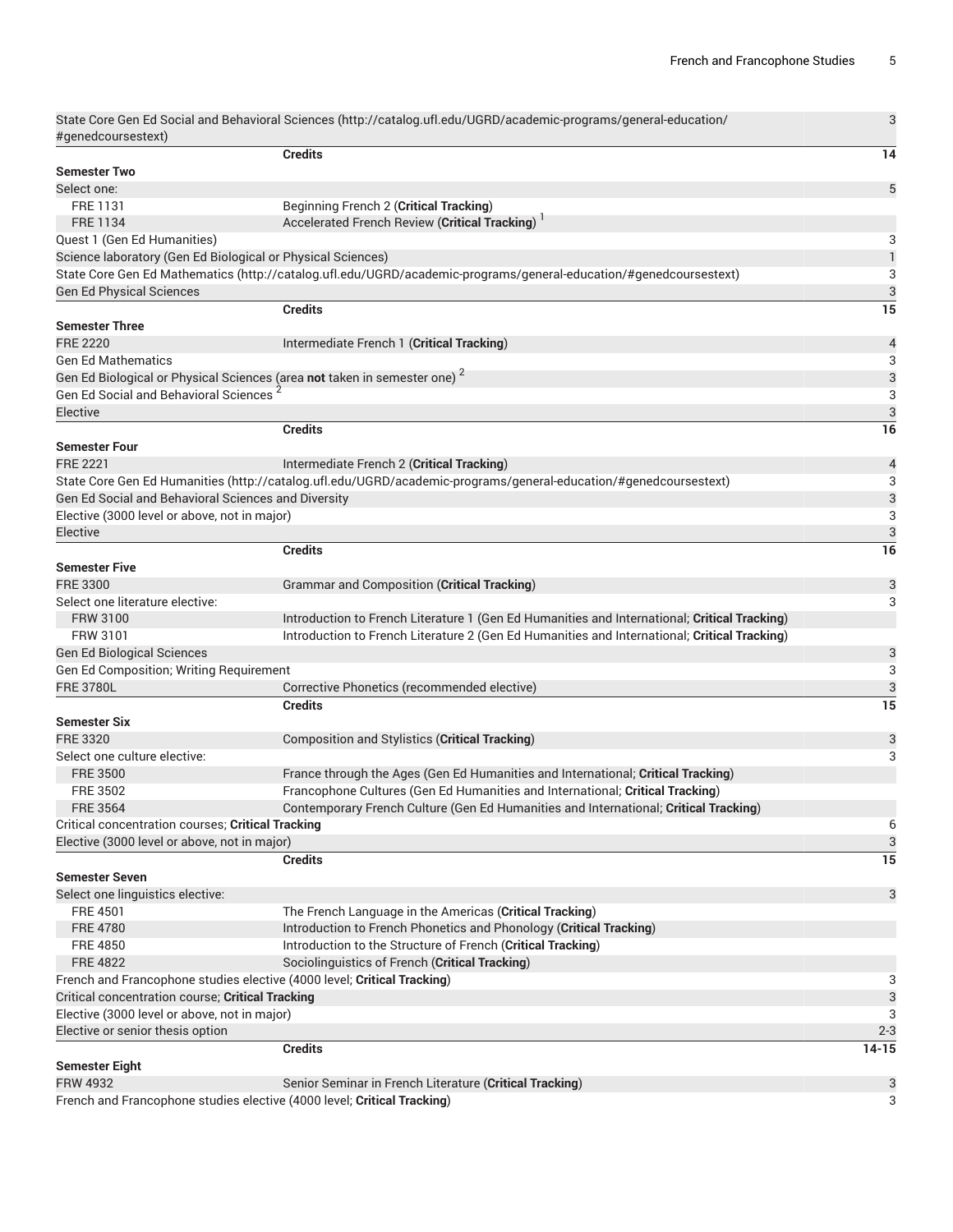| Electives (3000 level or above, not in major) |     |
|-----------------------------------------------|-----|
| Credits                                       | 15  |
| <b>Total Credits</b>                          | 120 |

1 Freshmen entering with previous studies in French will begin at a more advanced level. Refer to the academic advising section for placement information. Students, who by virtue of their placement examinations are enrolled in a course higher than their standing, are exempt from the requirements of that particular plan.

2 One of these courses must be a UF Quest 2 course

#### **Concentration Courses**

## **CRITICAL CONCENTRATION COURSES| 9 CREDITS FROM ONE CONCENTRATION**

| Code                                                          | Although courses may appear in more than one group they may be counted toward only one group<br>Title                     | <b>Credits</b>            |
|---------------------------------------------------------------|---------------------------------------------------------------------------------------------------------------------------|---------------------------|
| <b>Intensive Area Studies: French and Francophone Studies</b> |                                                                                                                           |                           |
|                                                               | Recommended for those planning to pursue careers requiring advanced level skills in French or graduate work in French and |                           |
| Francophone studies                                           |                                                                                                                           |                           |
| FRE 3070                                                      | Accelerated Introduction to French                                                                                        | 5                         |
| <b>FRE 3224</b>                                               | <b>Applied French</b>                                                                                                     | $1 - 5$                   |
| FRE 3410                                                      | <b>French Conversation and Interaction</b>                                                                                | 3                         |
| <b>FRE 3442</b>                                               | <b>Contemporary French Commerce</b>                                                                                       | $\sqrt{3}$                |
| FRE 3500                                                      | France through the Ages                                                                                                   | $\sqrt{3}$                |
| <b>FRE 3502</b>                                               | <b>Francophone Cultures</b>                                                                                               | $\mathfrak{3}$            |
| <b>FRE 3564</b>                                               | <b>Contemporary French Culture</b>                                                                                        | 3                         |
| <b>FRE 3780L</b>                                              | <b>Corrective Phonetics</b>                                                                                               | $\mathbf{3}$              |
| <b>FRE 4501</b>                                               | The French Language in the Americas                                                                                       | 3                         |
| <b>FRE 4780</b>                                               | Introduction to French Phonetics and Phonology                                                                            | $\mathsf 3$               |
| <b>FRE 4822</b>                                               | Sociolinguistics of French                                                                                                | $\sqrt{3}$                |
| <b>FRE 4850</b>                                               | Introduction to the Structure of French                                                                                   | 3                         |
| FRE 4930                                                      | <b>Revolving Topics in French Studies</b>                                                                                 | $1 - 5$                   |
| <b>FRT 3004</b>                                               | Monuments and Masterpieces of France                                                                                      | $\mathbf{3}$              |
| <b>FRT 3520</b>                                               | French Cinema                                                                                                             | $4 - 8$                   |
| <b>FRT 3561</b>                                               | Women in French Literature and/or Cinema                                                                                  | $3 - 4$                   |
| <b>FRW 3100</b>                                               | Introduction to French Literature 1                                                                                       | 3                         |
| <b>FRW 3101</b>                                               | Introduction to French Literature 2                                                                                       | $\ensuremath{\mathsf{3}}$ |
| <b>FRW 3930</b>                                               | Rotating Topics in French and Francophone Literature                                                                      | 3                         |
| <b>FRW 4212</b>                                               | Readings in 17th Century French Prose                                                                                     | $\mathsf 3$               |
| <b>FRW 4273</b>                                               | Readings in 18th Century French Literature                                                                                | 3                         |
| <b>FRW 4281</b>                                               | Readings in the 20th Century French Novel                                                                                 | $\mathsf 3$               |
| <b>FRW 4324</b>                                               | Readings in 20th Century French Theatre                                                                                   | 3                         |
| <b>FRW 4391</b>                                               | <b>Concepts of French Cinema</b>                                                                                          | $\overline{4}$            |
| <b>FRW 4532</b>                                               | Survey of French Romantic Literature                                                                                      | $\sqrt{3}$                |
| <b>FRW 4552</b>                                               | Introduction to Realism and Naturalism                                                                                    | $\ensuremath{\mathsf{3}}$ |
| <b>FRW 4762</b>                                               | Readings in Francophone Literatures and Cultures (excluding the Caribbean and Sub-Saharan<br>Africa)                      | 3                         |
| <b>FRW 4770</b>                                               | African and Caribbean Literatures                                                                                         | $\mathbf{3}$              |
| <b>Comparative Cultural Studies</b>                           |                                                                                                                           |                           |
| <b>ABT 3500</b>                                               | Arabic Culture                                                                                                            | $\sqrt{3}$                |
| ABT 4131                                                      | The Our'an as Literature                                                                                                  | 3                         |
| ARA 3510                                                      | The Arab Woman                                                                                                            | $\mathsf 3$               |
| CHI 3403                                                      | <b>Chinese Calligraphy</b>                                                                                                | $\sqrt{3}$                |
| <b>CHT 3500</b>                                               | <b>Chinese Culture</b>                                                                                                    | $\mathsf 3$               |
| CHT 3510                                                      | All the Tea in China                                                                                                      | $\ensuremath{\mathsf{3}}$ |
| CHT 3513                                                      | <b>Taoism and Chinese Culture</b>                                                                                         | $\mathsf 3$               |
| CZT 3564                                                      | Modern Czech Culture and Society                                                                                          | $\overline{3}$            |
| <b>FRT 3004</b>                                               | Monuments and Masterpieces of France                                                                                      | $\mathbf{3}$              |
| <b>FRT 3561</b>                                               | Women in French Literature and/or Cinema                                                                                  | $3 - 4$                   |
| <b>GET 3003</b>                                               | <b>German Culture and Civilization 1</b>                                                                                  | $\mathsf 3$               |
| <b>GET 3004</b>                                               | Modern German Culture and Civilization                                                                                    | 3                         |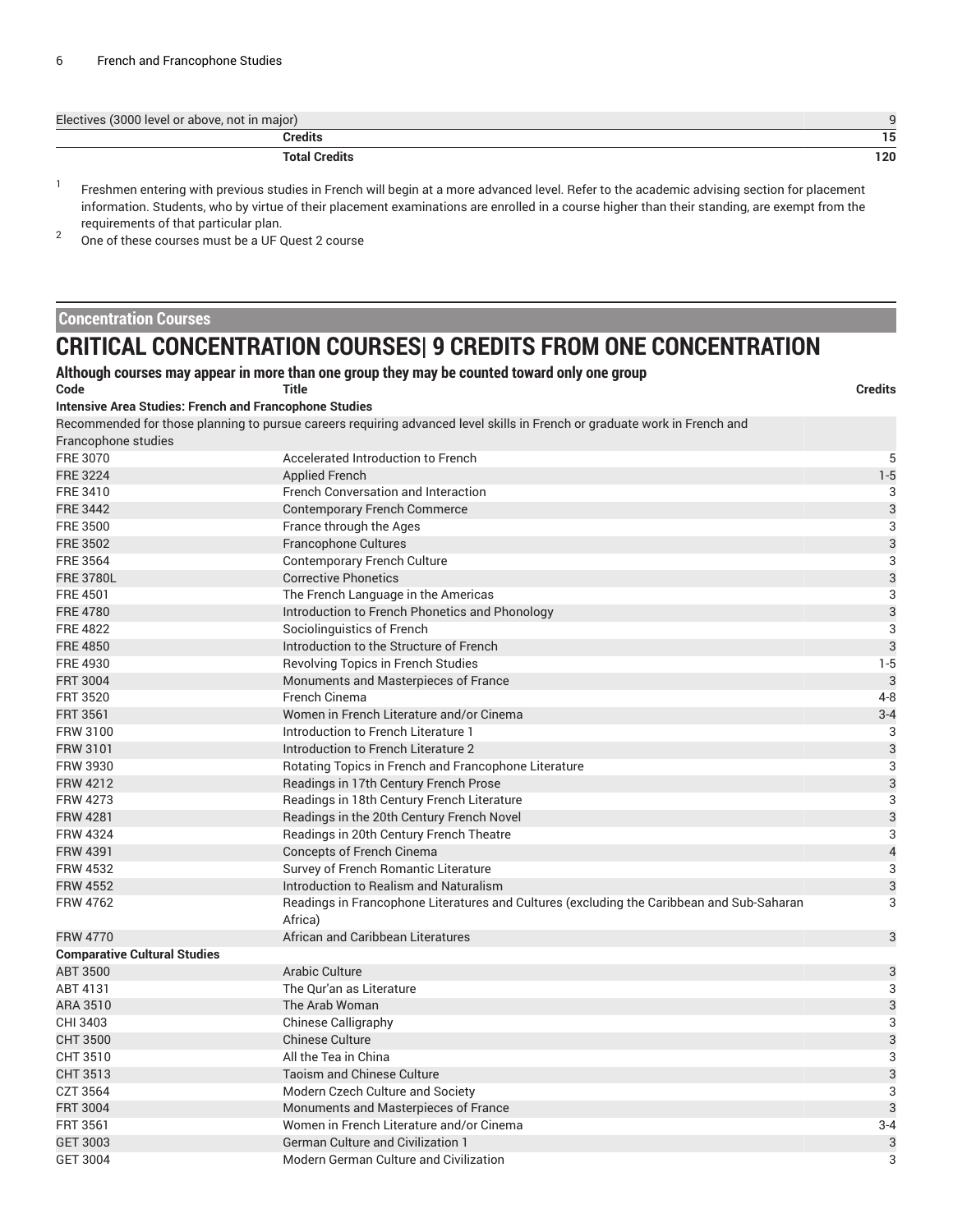| <b>GET 3200</b>                    | Medieval Literary Culture                                               | 3                         |
|------------------------------------|-------------------------------------------------------------------------|---------------------------|
| <b>GET 3580</b>                    | Representations of War in Literature and Visual Media                   | $\sqrt{3}$                |
| <b>GET 3930</b>                    | Variable Topics in German Studies (German Fairy Tales)                  | 3                         |
| <b>GEW 4401</b>                    | <b>Cities as Cultural Centers</b>                                       | $\ensuremath{\mathsf{3}}$ |
| <b>HAI 3930</b>                    | Haitian Culture and Society                                             | 3                         |
| <b>HAT 3503</b>                    | Haitian Culture and Literature in Translation                           | 3                         |
| <b>HAT 3564</b>                    | Haitian Culture and Society                                             | 3                         |
| <b>HAT 3700</b>                    | Introduction to Haitian Creole Linguistics                              | $\ensuremath{\mathsf{3}}$ |
| <b>ITT 3431</b>                    | Italy and Pilgrimages                                                   | 3                         |
| <b>ITT 3443</b>                    | Dante's Inferno (English)                                               | $\ensuremath{\mathsf{3}}$ |
| <b>ITT 3540</b>                    | Murder Italian Style: Crime Fiction and Film in Italy                   | 3                         |
| <b>ITT 3541</b>                    | Gangsters and Godfathers: Italian Mafia Movies                          | 3                         |
| <b>ITT 3700</b>                    | The Demolition of Man: Italian Perspectives on the Jewish Holocaust     | 3                         |
| <b>ITT 3930</b>                    | Special Topics in Italian Literature and Culture                        | $\ensuremath{\mathsf{3}}$ |
| <b>JMT 3500</b>                    | Jamaican Creole, Reggae, and Rastafari                                  | 3                         |
| JPT 3500                           | Japanese Culture                                                        | $\ensuremath{\mathsf{3}}$ |
| JPT 3521                           | Monsters and Horror in Japan                                            | 3                         |
| JPT 3702                           | Japanese Visual Culture                                                 | 3                         |
| <b>JPT 4502</b>                    | Japanese Folklore                                                       | 3                         |
| JPT 4510                           | Representations of Japan's Modern Empire                                | $\sqrt{3}$                |
| <b>RUT 3443</b>                    | War and Peace                                                           | 3                         |
| <b>RUT 3500</b>                    | Russian Cultural Heritage                                               | $\ensuremath{\mathsf{3}}$ |
| <b>RUT 3501</b>                    | Contemporary Russian Culture and Society                                | $\mathsf{3}$              |
| <b>RUT 3503</b>                    | Violence and Terror in the Russian Experience                           | 3                         |
| <b>RUT 3504</b>                    | Russia Today                                                            | 3                         |
| <b>RUT 3506</b>                    | Creative Lives: Writers, Artists, and Extraordinary People              | $\sqrt{3}$                |
| <b>RUT 3514</b>                    | <b>Russian Fairy Tales</b>                                              | 3                         |
| <b>RUT 3524</b>                    | Russia through Film                                                     | $\ensuremath{\mathsf{3}}$ |
| <b>RUT 3530</b>                    | Russia's Struggle with Nature: Legacies of Destruction and Preservation | 3                         |
| <b>RUT 3600</b>                    | The Twentieth Century through Slavic Eyes                               | 3                         |
| <b>RUT 4450</b>                    | <b>Russian Modernism</b>                                                | 3                         |
| <b>VTT 3500</b>                    | Vietnamese Culture                                                      | 3                         |
| <b>YOT 3500</b>                    | Yoruba Diaspora in the New World                                        | $\sqrt{3}$                |
| <b>Film and Visual Culture</b>     |                                                                         |                           |
| CHI 4930                           | Special Topics in Chinese Studies                                       | 3                         |
| CHT 3391                           | <b>Chinese Film and Media</b>                                           | 4                         |
| <b>CHT 3523</b>                    | Hong Kong, Taiwan, and the New Global Cinema                            | $\overline{\mathcal{L}}$  |
| <b>FRT 3520</b>                    | French Cinema                                                           | $\overline{4}$            |
| <b>FRT 3561</b>                    | Women in French Literature and/or Cinema                                | $3 - 4$                   |
| <b>FRT 4523</b>                    | European Identities, European Cinemas                                   | 4                         |
| <b>GET 3520</b>                    | Early German Cinema to 1945                                             | $\overline{4}$            |
| <b>GET 3580</b>                    | Representations of War in Literature and Visual Media                   | 3                         |
| <b>GET 4521</b><br><b>GET 4523</b> | Women and German Cinema<br>New Cinema 1945 to the Present               | $\overline{a}$            |
| <b>GET 4930</b>                    | Variable Topics in German Studies                                       | 4                         |
| <b>HBR 4930</b>                    |                                                                         | 3<br>3                    |
| <b>ITT 3521</b>                    | <b>Special Topics</b><br>Italian Cinema                                 | $\overline{a}$            |
| <b>ITT 3540</b>                    | Murder Italian Style: Crime Fiction and Film in Italy                   | 3                         |
| <b>ITT 3541</b>                    | Gangsters and Godfathers: Italian Mafia Movies                          | 3                         |
| <b>ITT 3930</b>                    | Special Topics in Italian Literature and Culture                        | 3                         |
| <b>JPN 4930</b>                    | Special Topics in Japanese Studies                                      | $\mathsf{3}$              |
| <b>JPT 3391</b>                    | Introduction to Japanese Film                                           | 4                         |
| JPT 3521                           | Monsters and Horror in Japan                                            | $\mathsf{3}$              |
| JPT 3702                           | Japanese Visual Culture                                                 | 3                         |
| <b>RUT 3524</b>                    | Russia through Film                                                     | 3                         |
| SSA 4930                           | Special Topics in African Studies (African Film)                        | 3                         |
| <b>Literary Studies</b>            |                                                                         |                           |
| ABT 3130                           | Arabic Literary Heritage 1                                              | 3                         |
| ABT 4131                           | The Qur'an as Literature                                                | 3                         |
| CHI 4930                           | Special Topics in Chinese Studies                                       | 3                         |
| CHT 3110                           | Chinese Literary Heritage                                               | 3                         |
| CHT 3123                           | Pre-Modern Chinese Fiction in Translation                               | 3                         |
|                                    |                                                                         |                           |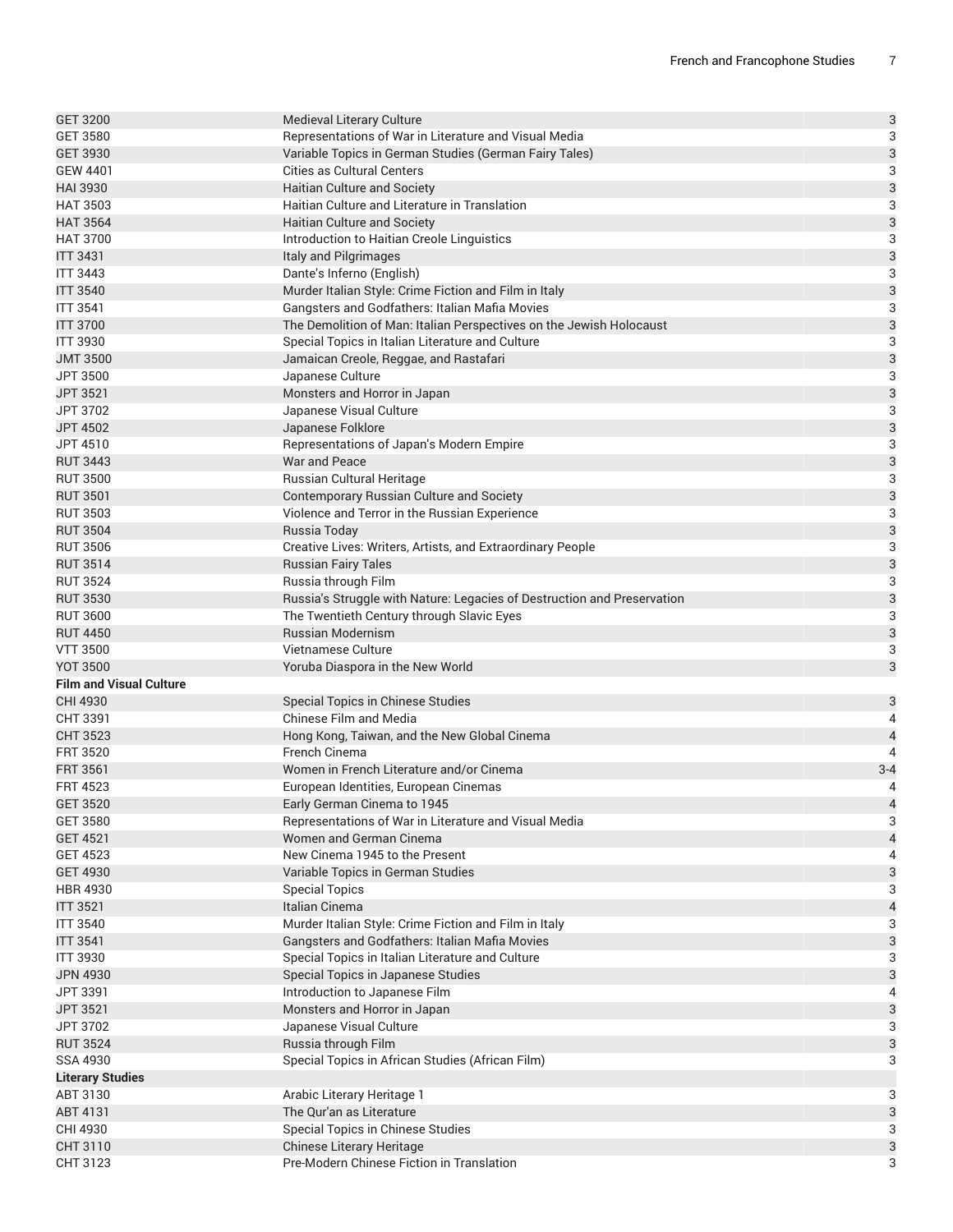| CHT 3124                                 | <b>Modern Chinese Fiction in Translation</b>                            | 3                         |
|------------------------------------------|-------------------------------------------------------------------------|---------------------------|
| CHT 4111                                 | Dream of the Red Chamber                                                | 3                         |
| CHT 4603                                 | Journey to the West                                                     | 3                         |
| <b>FRT 3004</b>                          | Monuments and Masterpieces of France                                    | $\ensuremath{\mathsf{3}}$ |
| <b>FRT 3561</b>                          | Women in French Literature and/or Cinema                                | $3 - 4$                   |
| <b>GET 3200</b>                          | Medieval Literary Culture                                               | 3                         |
| GET 3201                                 | Early Modern Literary Culture                                           | 3                         |
| GET 3501                                 | History, Literature and Arts of Berlin                                  | $\ensuremath{\mathsf{3}}$ |
| <b>GET 3580</b>                          | Representations of War in Literature and Visual Media                   | 3                         |
| GET 3930                                 | Variable Topics in German Studies (German Fairy Tales)                  | 3                         |
| <b>GET 4930</b>                          | Variable Topics in German Studies                                       | 3                         |
| <b>HAT 3503</b>                          | Haitian Culture and Literature in Translation                           | 3                         |
| <b>HBR 4930</b>                          | <b>Special Topics</b>                                                   | 3                         |
| <b>HBT 3223</b>                          | Identity and Dissent in the Hebrew Short Story                          | 3                         |
| <b>HBT 3233</b>                          | Israeli History and the Contemporary Novel                              | 3                         |
| <b>HBT 3563</b>                          | Women in Modern Hebrew Fiction                                          | 3                         |
| <b>HBT 3564</b>                          | Motherhood in Modern Hebrew Literature                                  | 3                         |
| <b>ITT 3431</b>                          | Italy and Pilgrimages                                                   | $\sqrt{3}$                |
| <b>ITT 3443</b>                          | Dante's Inferno (English)                                               | 3                         |
| <b>ITT 3540</b>                          | Murder Italian Style: Crime Fiction and Film in Italy                   | $\ensuremath{\mathsf{3}}$ |
| <b>ITT 3700</b>                          | The Demolition of Man: Italian Perspectives on the Jewish Holocaust     | 3                         |
| <b>ITT 3930</b>                          | Special Topics in Italian Literature and Culture                        | 3                         |
| JPT 3100                                 | Tales of Kyoto                                                          | 3                         |
| JPT 3120                                 | Modern Japanese Fiction in Translation                                  | 3                         |
| JPT 3121                                 | Contemporary Japanese Literature: Postwar to Postmodern                 | 3                         |
| JPT 3150                                 | <b>Classical Japanese Poetry</b>                                        | 3                         |
| JPT 3300                                 | Samurai War Tales                                                       | 3                         |
| JPT 3330                                 | Early Modern Japanese Literature                                        | 3                         |
| <b>JPT 3521</b>                          | Monsters and Horror in Japan                                            | 3                         |
| JPT 4130                                 | The Tale of Genji                                                       | 3                         |
| <b>JPT 4502</b>                          | Japanese Folklore                                                       | 3                         |
| JPT 4510                                 | Representations of Japan's Modern Empire                                | $\sqrt{3}$                |
| <b>PLT 3930</b>                          | Special Topics in Polish Studies                                        | 3                         |
| <b>RUT 3101</b>                          | <b>Russian Masterpieces</b>                                             | $\mathsf 3$               |
| <b>RUT 3441</b>                          | <b>Tolstoy and Dostoevsky</b>                                           | 3                         |
| <b>RUT 3442</b>                          | Themes from Russian Literature                                          | 3                         |
| <b>RUT 3443</b>                          | War and Peace                                                           | 3                         |
| <b>RUT 3452</b>                          | Russian Literature of the Twentieth Century                             | $\ensuremath{\mathsf{3}}$ |
| <b>RUT 3503</b>                          | Violence and Terror in the Russian Experience                           | $\mathsf{3}$              |
| <b>RUT 3506</b>                          | Creative Lives: Writers, Artists, and Extraordinary People              | 3                         |
| <b>RUT 3514</b>                          | Russian Fairy Tales                                                     | 3                         |
| <b>RUT 3530</b>                          | Russia's Struggle with Nature: Legacies of Destruction and Preservation | 3                         |
| <b>RUT 3930</b>                          | Variable Topics in Russian Studies                                      | 3                         |
| <b>RUT 4440</b>                          | Pushkin and Gogol                                                       | 3                         |
| <b>RUT 4450</b>                          | Russian Modernism                                                       | 3                         |
| <b>SST 4502</b>                          | African Oral Literature                                                 | 3                         |
| <b>SSW 3303</b>                          | Swahili Oral Literature                                                 | 3                         |
| SSW 4713                                 | African Women Writers                                                   | 3                         |
| <b>VTN 4930</b>                          | Special Topics in Vietnamese Studies                                    | 3                         |
| <b>YOR 4502</b>                          | Yoruba Oral Literature                                                  | 3                         |
| <b>Medieval and Early Modern Studies</b> |                                                                         |                           |
| ARA 3510                                 | The Arab Woman                                                          | 3                         |
| CHT 3110                                 | Chinese Literary Heritage                                               | 3                         |
| CHT 3123                                 | Pre-Modern Chinese Fiction in Translation                               | 3                         |
| CHT 3513                                 | <b>Taoism and Chinese Culture</b>                                       | 3                         |
| CHT 4111                                 | Dream of the Red Chamber                                                | 3                         |
| CHT 4603                                 | Journey to the West                                                     | 3                         |
| <b>GET 3200</b>                          | Medieval Literary Culture                                               | 3                         |
| <b>GET 3201</b>                          | Early Modern Literary Culture                                           | 3                         |
| <b>ITT 3431</b>                          | Italy and Pilgrimages                                                   | 3                         |
| <b>ITT 3443</b>                          | Dante's Inferno (English)                                               | 3                         |
| JPT 3300                                 | Samurai War Tales                                                       | 3                         |